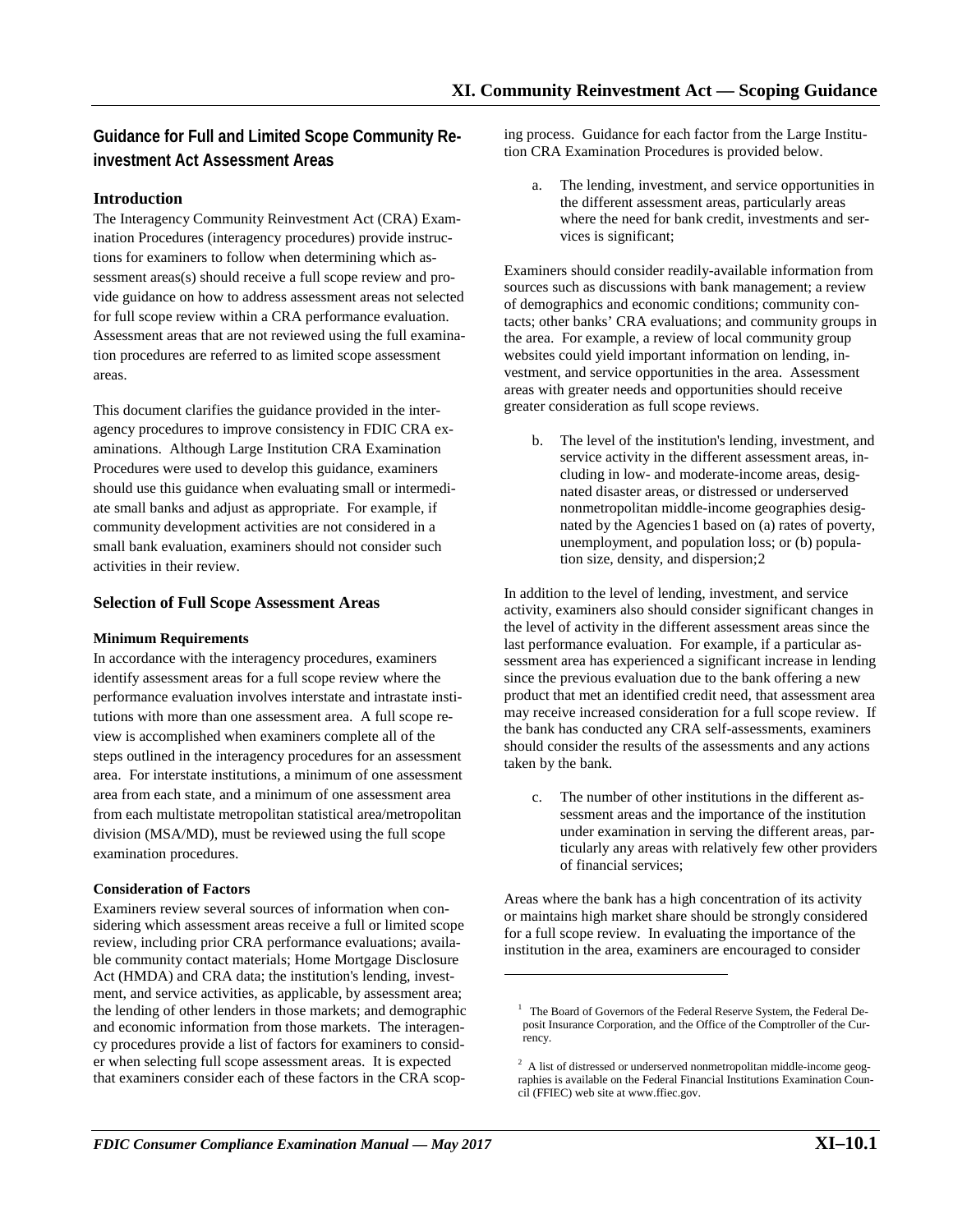summary of deposits, market share data, and CRA and HMDA data to determine the relative impact of the institution in its different assessment areas. The level of an institution's lending activity in a particular assessment area should be weighed against the overall level of lending activity in the area, not solely against the overall lending activity of the subject bank. For example, a relatively small institution may capture a significant share of the deposits or make a significant portion of the HMDA loans in the area. Similarly, a large institution may have a small share of its overall deposits or loans within a particular area but the relative level of deposits and loans in the area may cause it to be a market leader.

d. Comments and feedback received from community groups and the public regarding the institution's CRA performance;

Comments and feedback received from community groups and the public regarding the institution's CRA performance are an essential factor to consider in the selection of full scope assessment areas. Special attention should be given to assessment area(s) that are the focus of non-frivolous CRA protests and comments about the institution, as well as the institution's response. In the event that affected assessment areas are not selected for a full scope review, examiners should document in the "Scope of Evaluation" section of the performance evaluation their reasons for not selecting the assessment areas for a full scope review. For example, "A CRA comment identified concerns with the bank's activities in seven assessment areas. Of the five assessment areas selected for full scope review, three were referenced in the CRA comment regarding the institution and will provide sufficient information to evaluate concerns raised."

e. The size of the population;

When considering the size of the population, examiners should consider the number of potential customers within an assessment area relative to other assessment areas. However, examiners should not overlook assessment areas for full scope consideration solely due to small populations.

f. The existence of apparent anomalies in the reported CRA or HMDA data for any particular assessment area(s);

Where applicable, examiners should consider apparent anomalies in reported CRA or HMDA data for any assessment area. Special attention should be given to assessment areas that are being evaluated for potential redlining or other fair lending risk factors. If a focal point review is under way for an assessment area(s) (e.g., redlining or marketing), examiners are strongly encouraged to select that same area for a full scope CRA review.

g. The length of time since the assessment area(s) was last examined using a full scope review;

In considering this factor, examiners should give greater weight to selecting established assessment areas that were not recently evaluated with the full scope examination procedures. Conversely, new or recently added (in less than twelve months) assessment areas are typically not weighted as heavily.

h. The institution's prior CRA performance in different assessment areas;

Examiners should consider the institution's prior CRA performance in different assessment areas. Assessment areas where the institution has shown weak performance in the past should receive greater consideration for full scope review relative to those assessment areas with reasonable performance at the previous evaluation.

i. Examiners' knowledge of the same or similar assessment areas; and

Examiners should consider their knowledge of the same or similar assessment areas in the selection of full scope assessment areas. After considering all the other factors, an examiner's knowledge of an assessment area(s) may influence his/her decision whether to select that or a similar assessment area for full scope review. For example, if an examiner was aware of concerns (minimal mortgage lending) within a specific assessment area, an examiner might be more likely to select that assessment area for full scope consideration.

j. Issues raised in CRA performance evaluations of other institutions and prior community contacts in the institution's assessment areas or similar assessment areas.

Examiners are encouraged to consider issues in CRA performance evaluations of other institutions and prior community contacts in the institution's assessment areas or similar assessment areas. Known concerns in particular assessment areas may be relevant to assessing the current institution's CRA performance. These assessment areas may receive greater consideration for full scope review.

# **Assessment Areas Infrequently Reviewed under Full Scope Examination Procedures**

Due to resources, examiners may not be able to review all assessment areas using the full scope examination procedures at each examination. After considering the factors discussed above, it is possible that certain assessment areas will be infrequently selected for a full scope review. In an effort to ensure that an institution's CRA performance in these infrequently reviewed assessment areas is regularly evaluated, examiners must conduct one additional full scope assessment area review unless examiners already selected an assessment area that did not receive a full scope review during the previous two CRA evaluations based on the factors discussed above. If an addi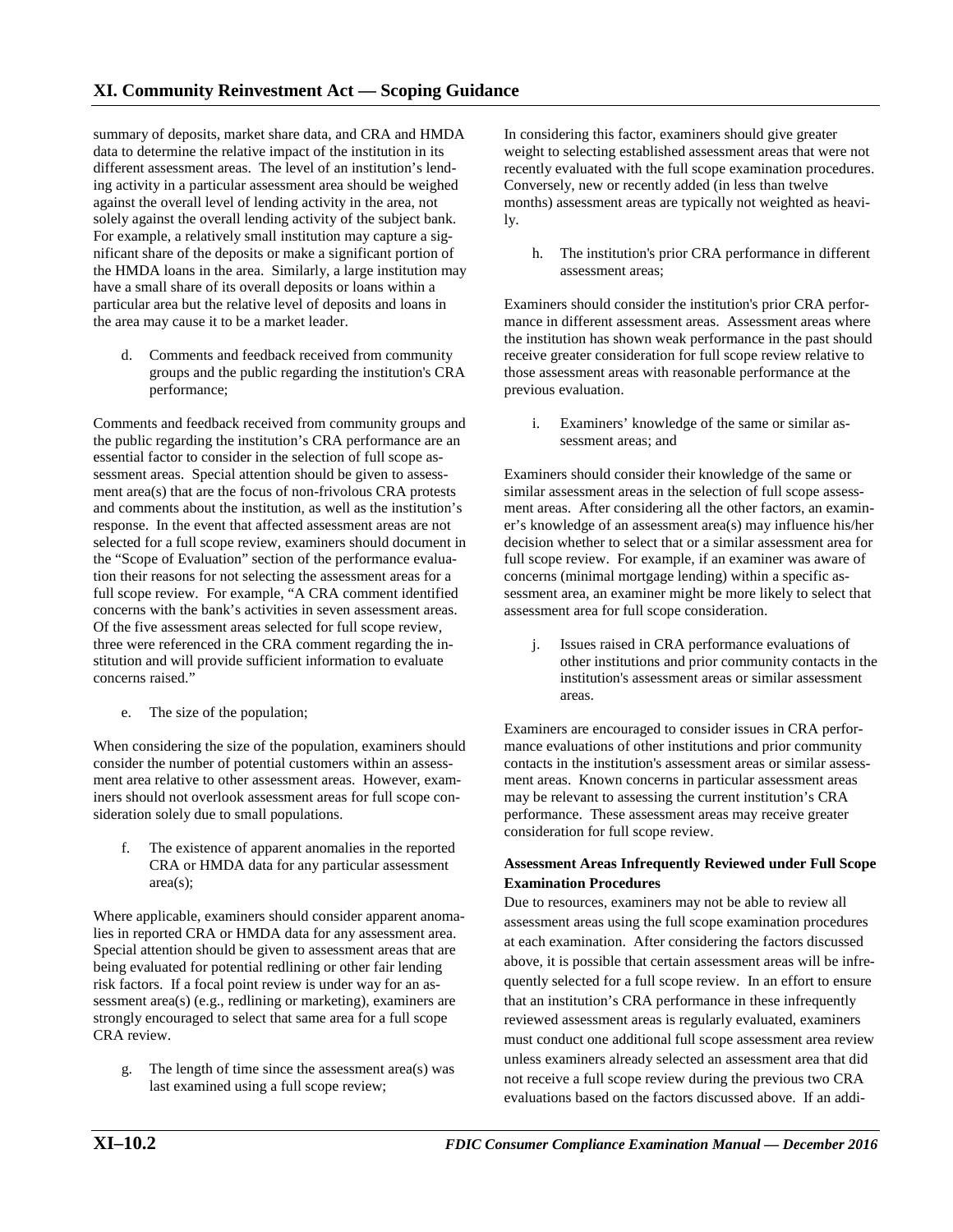tional full scope assessment area must be selected, it would be selected at random from the pool of assessment areas that have not received a full scope review during the previous two CRA evaluations.

For example, an institution has seven assessment areas which have not been evaluated using full scope procedures for the last two CRA evaluation periods. The examiner must randomly select one of these seven for full scope review unless one of the assessment areas already selected for review using the factors above had not been assessed using full scope procedures at the previous two CRA evaluations. Random selection ensures that any infrequently reviewed assessment area has an equal chance for full scope review. This encourages institutions to consider the needs of all their assessment areas, rather than concentrating on those most likely to be reviewed as full scope.

### **Documentation**

### Full Scope Assessment Areas

Justification for the selection of an assessment area for a full scope review should be documented in the "Scope of the Examination" section of the CRA performance evaluation. For example, "Bank of Anytown has 12 assessment areas within Anystate. Assessment areas A and B were chosen for full scope review due to the greatest level of lending, deposits, and branches in these assessment areas. Assessment area C was chosen due to a CRA comment that raised issues with the bank's lending in this assessment area. During the scope of the examination, it was identified that some of Bank of Anytown's assessment areas were not reviewed using the full scope examination procedures in the last two examinations. In an effort to ensure that an institution's CRA performance in these infrequently reviewed assessment areas is regularly evaluated, assessment area D was selected at random from a list of those assessment areas infrequently reviewed under the full scope examination procedures."

### Limited Scope Assessment Areas

Examiners should follow the interagency procedures to document their conclusions regarding limited scope assessment areas. Specific templates are provided in the procedures, and examiners should use the prescribed language to present their conclusions. The relevant portion of the "Ratings" section from the Large Institution CRA Examination Procedures is summarized below:

1. Where one or more assessment areas were examined using full scope procedures within an MSA or nonmetropolitan portion of the state:

Examiners should ensure that performance in the assessment area(s) not examined using the full scope procedures is consistent with the conclusions based on the assessment area(s) examined using full scope procedures within that same MSA or nonmetropolitan portion of the state.

In these situations, examiners should select one of the following options for inclusion in the performance evaluation:

- a. The institution's [lending, investment, service] performance in [the assessment area/these assessment areas] is consistent with the institution's [lending, investment, service] performance in the assessment areas within [the MSA/nonmetropolitan portion of the state] that were reviewed using the full scope examination procedures.
- b. The institution's [lending/investment/service] performance in [the assessment area/these assessment areas] [exceeds/is below] the [lending/investment/service] performance in the assessment areas within [the MSA/nonmetropolitan portion of the state] that were reviewed using the full scope examination procedures; however, it does not change the conclusion for the [MSA/nonmetropolitan portion of the state].
- 2. Where no assessment area was examined using full scope procedures within an MSA or nonmetropolitan portion of the state

Examiners should form a conclusion regarding the institution's lending, investment, and service performance in the assessment area(s). When there are several assessment areas in the MSA, or the nonmetropolitan portion of the state, form a conclusion regarding the institution's performance in the MSA, or the nonmetropolitan portion of the state. Determine the relative significance of the institution's performance in each assessment area within the MSA, or the nonmetropolitan portion of the state, by considering:

- The significance of the institution's lending, qualified investments, and lending-related services in each compared to the institution's overall activities.
- Demographic and economic conditions in each.

Using this information, examiners should select one of the following options for inclusion in the performance evaluation:

- a. The institution's [lending, investment, service] performance in [the assessment area/these assessment areas] is consistent with the institution's [lending, investment, service] performance [overall/in the state].
- b. The institution's [lending/investment/service] performance in [the assessment area/these assessment areas] [exceeds/is below] the [lend-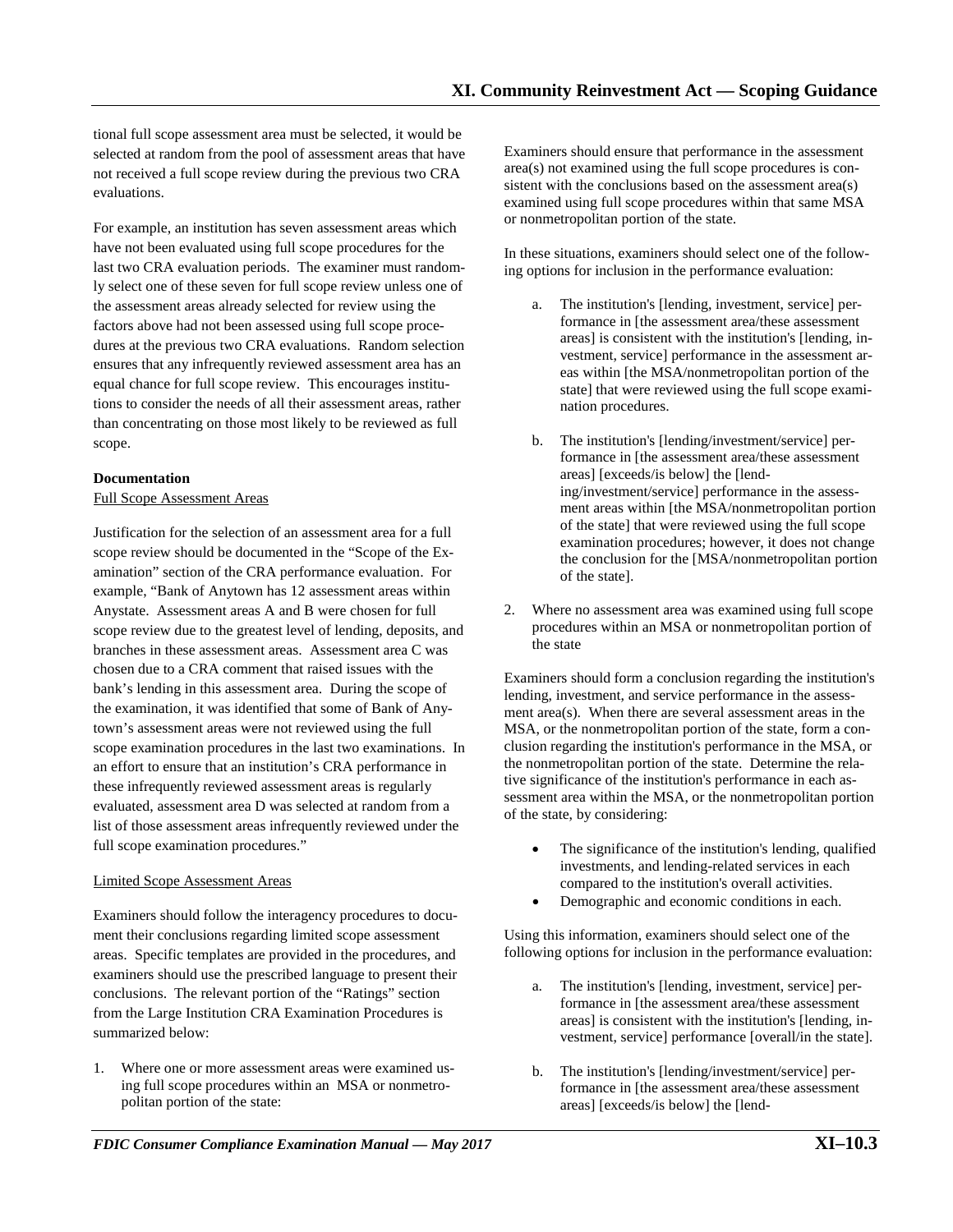ing/investment/service] performance for the [institution/state], however, it does not change the [institution's/state] rating.

As discussed above, limited scope assessment areas that are inconsistent with lending/ investment/service performance in the applicable area should be documented in accordance with the interagency procedures. In cases where an examiner considers the performance in a limited scope reviewed assessment area to be materially inconsistent with the lending/investment/service performance in the applicable area, examiners should expand their review to full scope examination procedures for that assessment area. Materially inconsistent differences are those that are considered significant enough to affect the overall rating for a rated area (i.e., state) of the institution.

Assessment areas not examined under the full scope procedures are essential to the performance evaluation of an institution under the CRA. The primary difference between full scope and limited scope assessment area reviews is the inclusion of qualitative factors and presentation of full performance context in the performance evaluation for full scope assessment areas. As discussed in the interagency procedures, for limited scope assessment area(s), examiners should review sufficient information about each assessment area to ascertain whether performance is consistent with the institution's performance at the rated area level (state or multi-state MSA). In most cases, a review of the demographics and the quantitative information regarding the lending, investment, and service activity will be sufficient to make this evaluation. However, examiners should be aware of any significant differences pertaining to products, services, and investments along with any key or unique performance context information within the limited scope assessment area.

Additionally, according to the CRA, the FDIC is required to provide conclusions for each assessment factor identified in the regulation. Each conclusion must be supported by facts and data and, in turn, support overall conclusions for each

assessment area. The FDIC must also provide a rating for each state or multistate MSA area and a description of the basis for the rating.

Examiners should document the facts and data supporting conclusions within the CRA performance evaluation (CRA PE) for limited scope assessment area reviews. In some cases, the information provided for limited scope assessment areas may be brief. For example, quantitative analysis could be presented in a brief narrative in the performance evaluation (for example, a few sentences) versus a full table. At a minimum, the following should be included either in a table format or in narrative under the appropriate heading in the CRA PE:

- Lending:
	- o Volume/activity
	- o Borrower & Geographic Distribution
	- o Community development lending (numbers & dollars only)
	- o The products used for evaluation in the assessment area if different than those reviewed in full scope areas.
- **Investments** 
	- o Volume/activity (including trends)
- **Services** 
	- o Branch and ATM distribution<br>
	o Branch openings and closings
	- Branch openings and closings
	- o Community development services (quantitative)
- Any key or unique performance context information (if applicable)

An example of how to document a limited scope assessment area within the CRA PE is attached to this guidance. Additional facts and data should be presented in tables or in narrative, as needed.

For reference, below is a chart that highlights the differences between a full and limited scope review in the CRA Performance Evaluation for a large institution.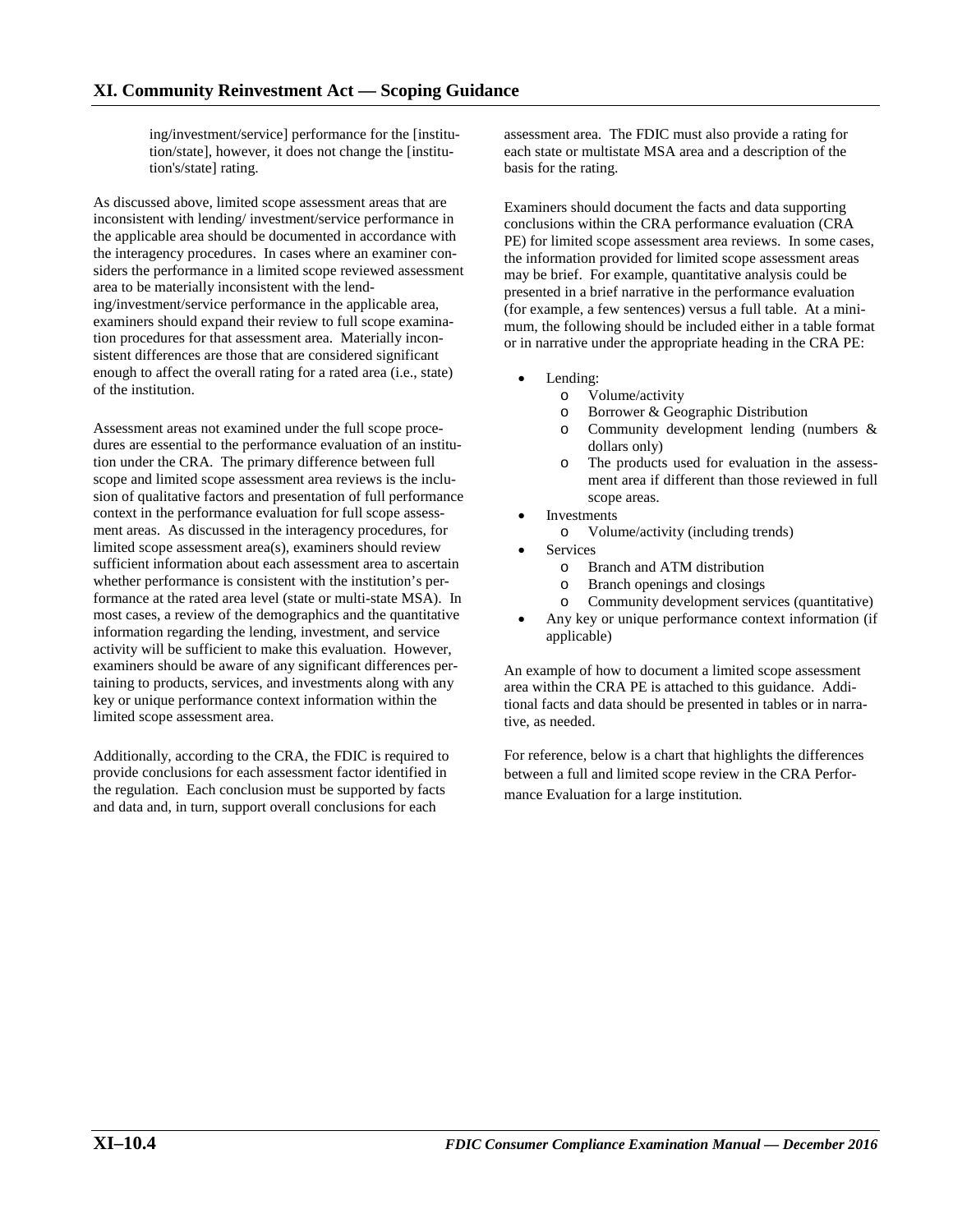| <b>Full Scope Review</b>                                                                                                                                                                                                                         | <b>Limited Scope Review</b>                                                                                                                          |  |  |  |
|--------------------------------------------------------------------------------------------------------------------------------------------------------------------------------------------------------------------------------------------------|------------------------------------------------------------------------------------------------------------------------------------------------------|--|--|--|
| Performance Context                                                                                                                                                                                                                              | Performance Context                                                                                                                                  |  |  |  |
| Analysis considering full performance context                                                                                                                                                                                                    | Analysis of performance in light of relevant comparable de-<br>mographics<br>$\rightarrow$ Key and unique performance context information            |  |  |  |
| Lending Test                                                                                                                                                                                                                                     | Lending Test                                                                                                                                         |  |  |  |
| $\rightarrow$ Volume/activity<br>$\rightarrow$ Borrower & geographic distribution<br>$\rightarrow$ Community development lending<br>$\rightarrow$ Conspicuous gaps<br>• Qualitative factors (innovation, complexity, leadership,<br>flexibility) | $\rightarrow$ Volume/activity<br>$\rightarrow$ Borrower & geographic distribution<br>• Community development lending (numbers $\&$ dollars only)     |  |  |  |
| <b>Investment Test</b>                                                                                                                                                                                                                           | <b>Investment Test</b>                                                                                                                               |  |  |  |
| $\triangleright$ Level and trend<br>• Qualitative factors (innovation, complexity)                                                                                                                                                               | Level and trend only                                                                                                                                 |  |  |  |
| <b>Service Test</b>                                                                                                                                                                                                                              | <b>Service Test</b>                                                                                                                                  |  |  |  |
| <b>Branch distribution</b><br>Branch openings and closings<br>• Hours of operations<br>$\rightarrow$ Gaps in operations and services<br>$\rightarrow$ Community development services<br>• Qualitative factors (responsiveness)                   | ▶ Branch distribution<br>$\rightarrow$ Branch openings and closings<br>• Community development services (volume only)                                |  |  |  |
| Narrative in PE                                                                                                                                                                                                                                  | Narrative in PE                                                                                                                                      |  |  |  |
| Analyze numerical data – evaluate anomalies<br>Discuss qualitative factors                                                                                                                                                                       | Analyze numerical data $-$ evaluate anomalies<br>State whether performance is "consistent with", "stronger than",<br>or "weaker than" the rated area |  |  |  |

# **ATTACHMENT 1: Differences between Full and Limited Scope Reviews in the CRA Performance Evaluation**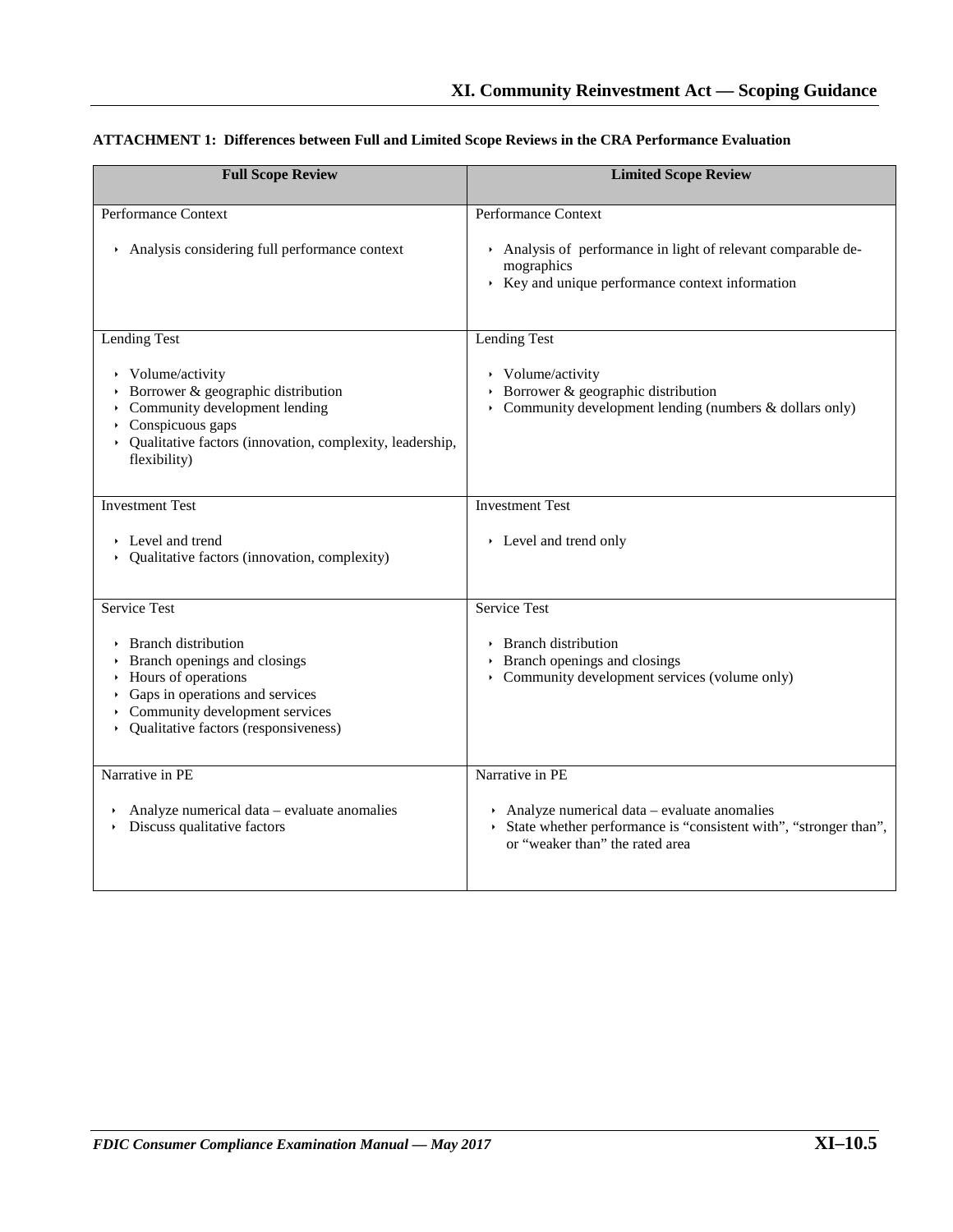# **ATTACHMENT 2: EXAMPLE OF A LIMITED SCOPE ASSESSMENT AREA**

### **METROPOLITAN AREA USING LIMITED SCOPE EXAMINATION PROCEDURES**

### **DESCRIPTION OF INSTITUTION'S OPERATIONS IN ASSESSMENT AREA**

The assessment area contains 4 of the bank's 28 branch offices and 7 of the bank's 35 ATMs. This assessment area accounted for 11.8 percent of total loans, 12.6 percent of total deposits, and 14.0 percent of the bank's branches.

The below table shows demographic information for the assessment area:

| Demographic Information of the Assessment Area |         |              |                              |                  |                 |                  |  |  |
|------------------------------------------------|---------|--------------|------------------------------|------------------|-----------------|------------------|--|--|
| <b>Demographic Characteristics</b>             | #       | Low % of $#$ | Moderate %<br>of #           | Middle %<br>of # | Upper %<br>of # | $NA^*$ % of<br># |  |  |
| Geographies (Census Tracts)                    | 151     | 4.0          | 31.1                         | 31.1             | 31.1            | 2.7              |  |  |
| Population by Geography                        | 839,631 | 3.4          | 32.6                         | 28.8             | 33.1            | 2.1              |  |  |
| Housing Units by Geography                     | 278,239 | 3.6          | 30.1                         | 30.5             | 35.8            | 0.0              |  |  |
| Owner-Occupied Units by Geog-<br>raphy         | 152,284 | 2.0          | 23.2                         | 30.8             | 44.0            | 0.0              |  |  |
| Occupied Rental Units by Geogra-<br>phy        | 95,773  | 6.2          | 40.7                         | 28.5             | 24.6            | 0.0              |  |  |
| Vacant Units by Geography                      | 30,182  | 3.8          | 31.3                         | 35.7             | 29.2            | 0.0              |  |  |
| <b>Businesses by Geography</b>                 | 42,134  | 3.7          | 20.6                         | 30.4             | 45.3            | 0.0              |  |  |
| Farms by Geography                             | 1,837   | 1.3          | 28.7                         | 30.4             | 39.6            | 0.0              |  |  |
| Family Distribution by Income<br>Level         | 185,559 | 23.0         | 17.2                         | 18.0             | 41.8            | 0.0              |  |  |
| Household Distribution by Income<br>Level      | 248,057 | 24.5         | 16.0                         | 17.4             | 42.1            | 0.0              |  |  |
| Median Family Income                           |         | \$56,571     | Median Housing Value         |                  |                 | \$212,6381       |  |  |
| FFIEC-Estimated Median Family Income for 2014  |         | \$51,700     | <b>Median Gross Rent</b>     |                  |                 | \$842            |  |  |
|                                                |         |              | Families Below Poverty Level |                  |                 | 17.7%            |  |  |

*Source: 2010 U.S. Census, 2014 D&B Data, and FFIEC-Estimated Median Family Income; (\*) The NA category consists of geographies that have not been assigned an income classification.*

The assessment area's median housing value is \$212,638 and the median family income is \$56,571, which makes housing affordability a challenge in this assessment area. The unemployment rate for the county encompassing this assessment area (Any County) for the 3<sup>rd</sup> quarter of 2015 is 8.4 percent, which is above the state average of 5.9 percent. The assessment area's largest employers include Air Force Base, Someone's Farms, Whose Farms, ABC Production Company, ARB Incorporated, State Farm Insurance Company, Sun World Incorporated, and Chevron Texaco Corporation.